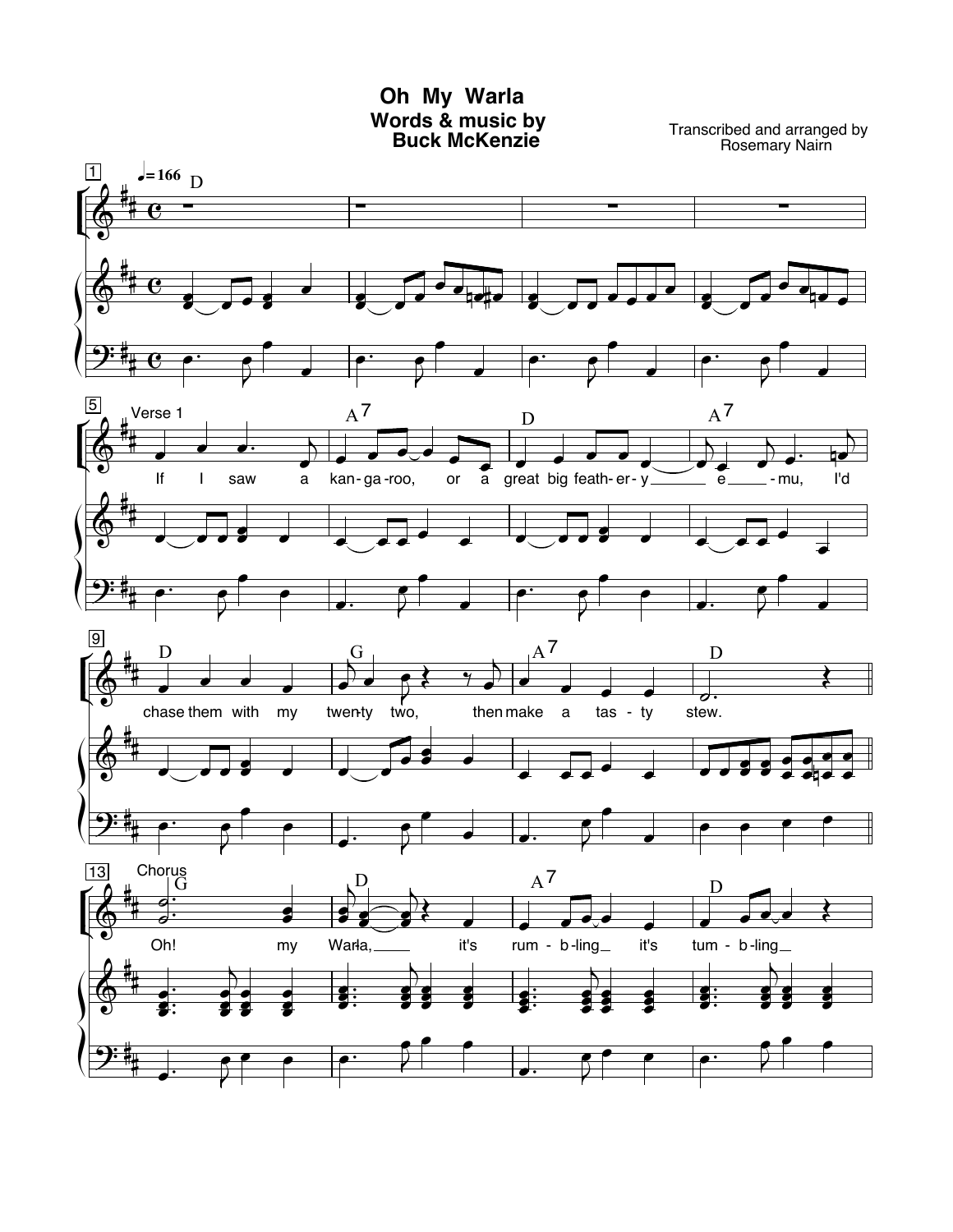

 $2.$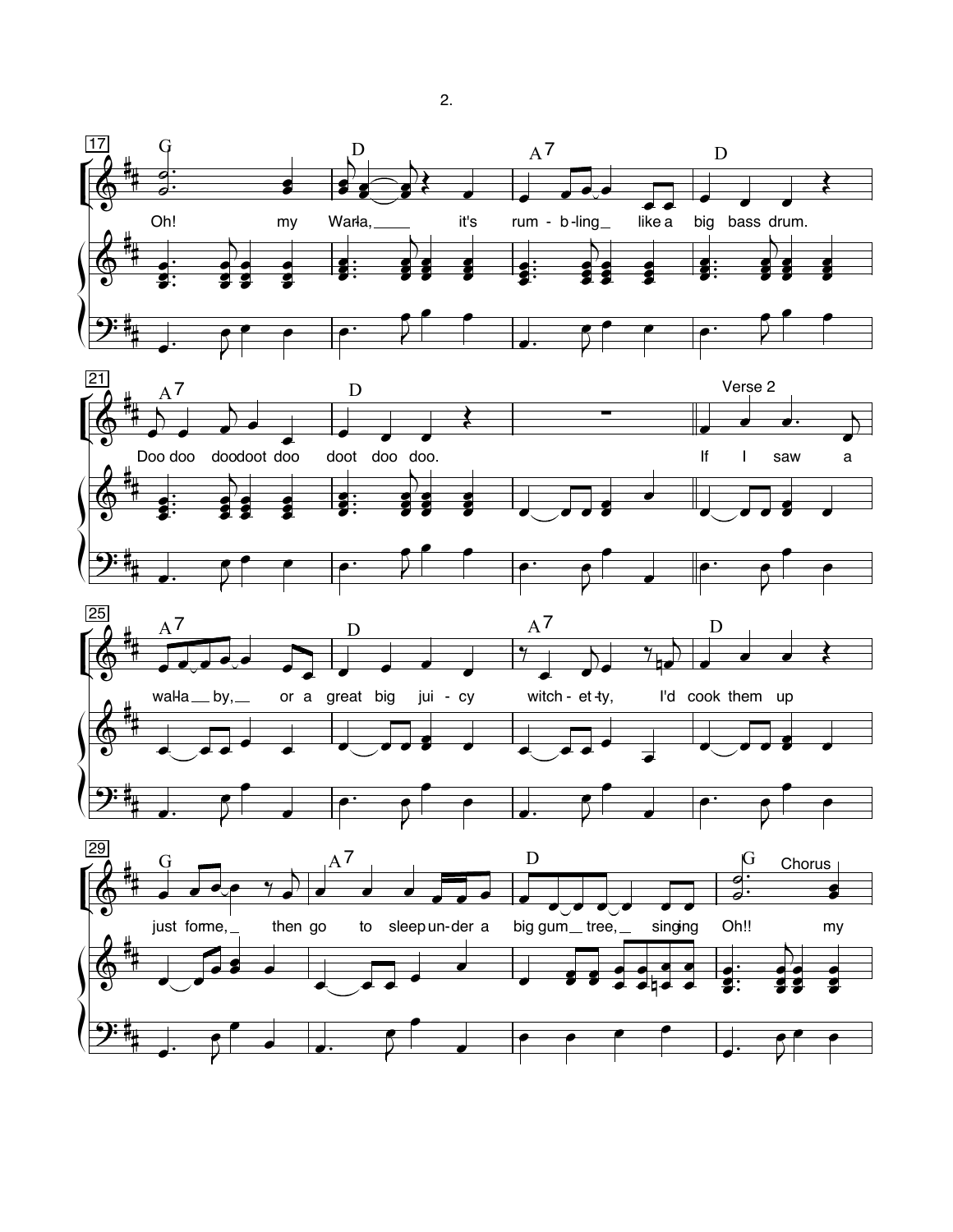

3.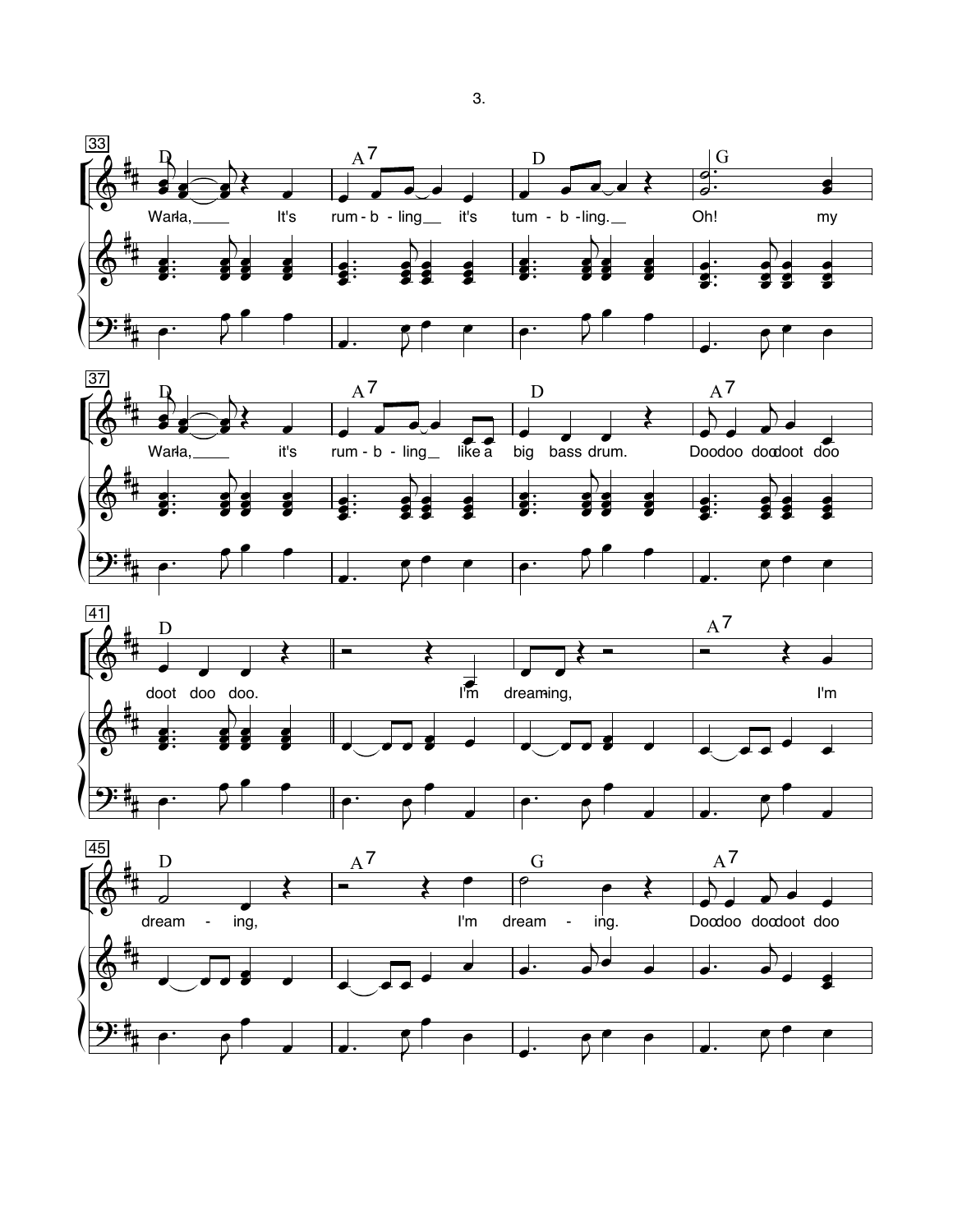

4.